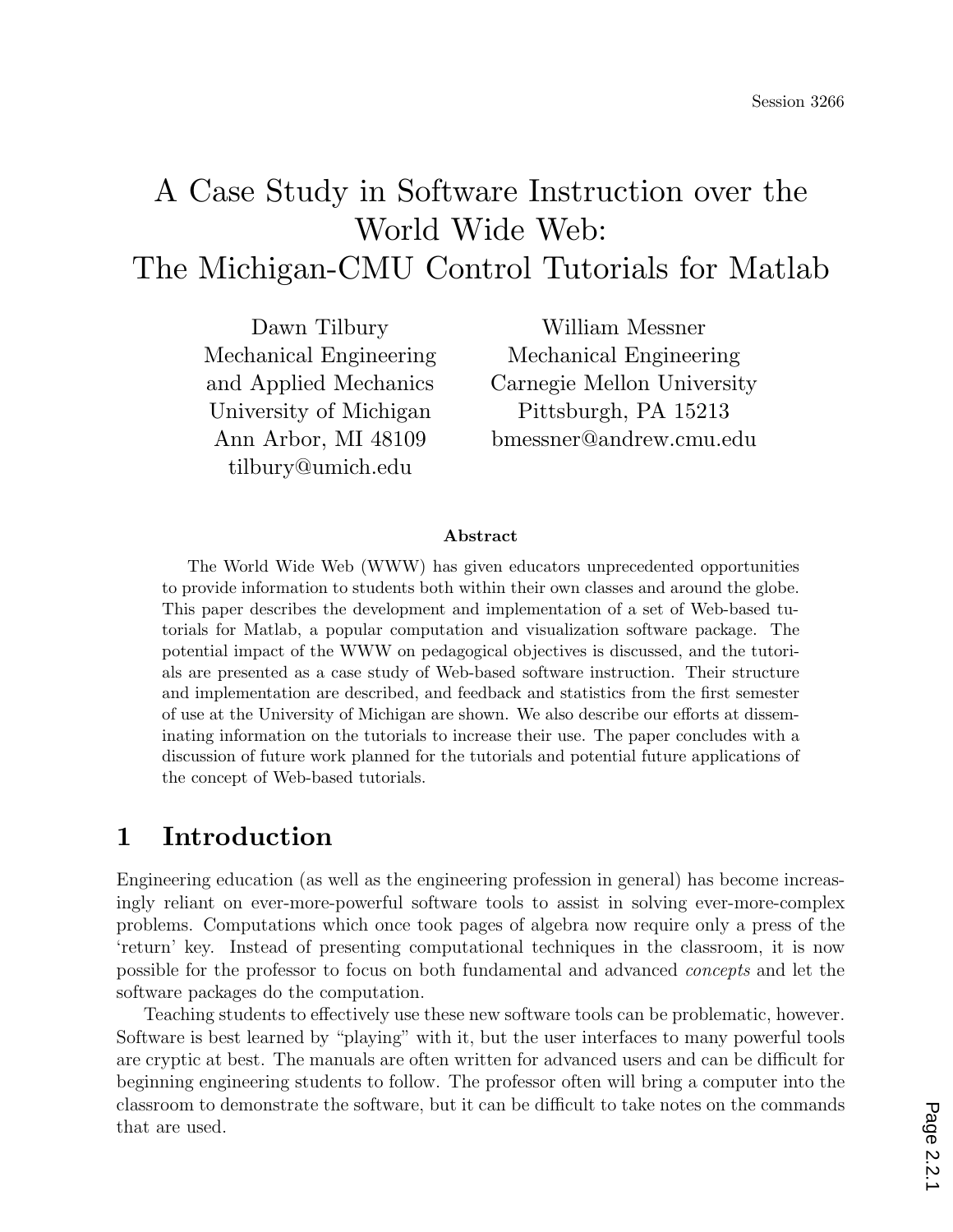In this paper, we present a new methodology for teaching software tools. We have developed a set of tutorials for teaching students to use Matlab, a popular computational software package, in the context of Automatic Control.<sup>1</sup> Student users are expected to run Matlab in one window of their computer and a Web browser (such as Netscape) in another. The tutorials contain Matlab code along with explanatory text to describe the objective of the commands along with the Matlab output (text or graphics). The students are encouraged to copy the commands from the browser window into Matlab (using copy and paste with the mouse), run the code, and compare the output they get with that given in the tutorials. In this way, they are able to quickly use the information presented to them.

Because the tutorials are on the World Wide Web, they are immediately available to students whenever they are at a computer with a network connection. There is never the danger that they forget their handout at home, the manual is already checked out of the library, or the notes taken in class have been eaten by the dog.

Throughout the tutorials, we assume that the users are currently taking a course on Automatic Control. The theoretical treatment of the subject matter is cursory; the emphasis is on how to use a software tool (Matlab) to analyze and design control systems. With this design, the tutorials can not only be easily integrated into an existing undergraduate controls curriculum, but they can also be used by community colleges, industry, and individuals for continuing education. With these tutorials, it is easy for engineers in academia and industry with access to the WWW, who know some classical control theory, to learn how to use Matlab to apply their knowledge and to improve their skills and understanding. In fact, our current statistics show that approximately one-fourth of the US users are from companies.

The application here differs somewhat from other uses of the WWW that we have found. Other educators have built Web sites for illustrating concepts and techniques of dynamic systems and controls [9]. Still others have used the Web as a distribution method for reading material [2]. The tutorials described in this paper are used to teach a skill in using a particular software package.

The outline of this paper is as follows. Pedagogical considerations are discussed in Section 2. The structure and content of the tutorials, including unique features of the tutorials, are presented in Section 3. Assessments of the use and utility of the tutorials are discussed in Section 4. Efforts to disseminate the tutorials are described in Section 5, and future work is discussed in Section 6.

## **2 Pedagogical Considerations**

The pedagogical basis on which the tutorials are built is that students learn most quickly when they are presented with material that they can quickly use to solve problems. With these tutorials, students progress rapidly because they "learn by seeing and doing." Any student with access to both the WWW and Matlab (on either a personal computer or a workstation) is able to follow a tutorial while running Matlab, and can easily switch between the two programs. Commands shown in the tutorials can be copied from the Web browser window and run in the Matlab command window with a simple point and click of the mouse.

<sup>1</sup>The tutorials can be accessed on the WWW at http://www.engin.umich.edu/group/ctm or http://www.me.cmu.edu/Matlab/html.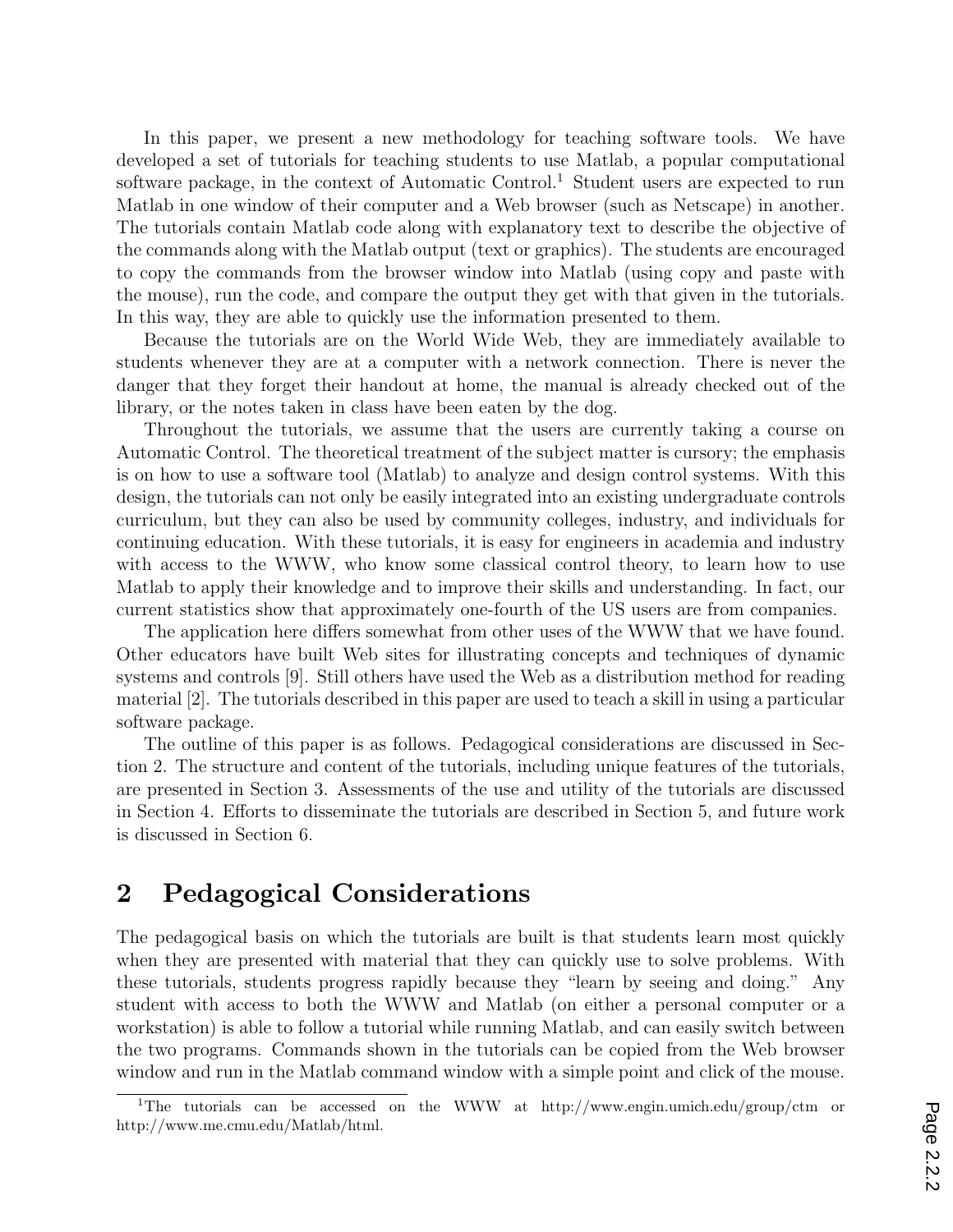The elimination of time-consuming and error-prone typing and editing greatly facilitates the learning process by reducing frustration and decreasing the time before something useful can be done. Students can immediately see the result of an actual computation, compare it to the result shown on the tutorial, and quickly experiment with modifications of the commands and changes of parameters. Compared with currently available books for teaching students how to use Matlab for control system design [5, 6, 8, 10], the proportion of time spent learning usage compared to the time spent learning to debug a program is greatly increased with the Web-based tutorials.

Reinforcement and practice are also essential to the learning process. Consequently, the tutorials contain many examples for students to study and compare. In addition to the main tutorial pages, four examples of physical systems are incorporated into the tutorials. For each physical system, modeling and four control design examples are given. These twenty examples are interconnected "vertically" by the physical systems and "horizontally" by control design method.

Another advantage of the tutorials is their interconnectedness, which is easy to implement on the WWW using the hypertext markup language. In contrast to a book, which begs to be read in a linear sequence, the tutorials admit many equally appropriate paths. Depending on her interest and available time, a student may wish to look at one or many tutorial pages addressing one or more topics. Each page stands alone, but offers hyperlinks to related topics.

A map of the tutorials is given in Figure 1. The main flow of the tutorials is from top to bottom; this outline mimics the table of contents of many of the popular textbooks on automatic control [1, 4, 3, 7]. In addition to the main tutorial pages, there are four examples which are followed through the tutorials. For a quick review of classical controls, a student could follow only the tutorials without going to the examples. A student studying root locus might begin at the root locus tutorial, and then follow all four root locus examples. A student interested in the DC motor might start with its model and view all four motor control design examples.

The hypertext markup language on the Web is also well-suited for allowing background and supporting information to be provided in an unobtrusive but readily-available manner. For example, every time a function is used in the tutorials, the word 'function' is highlighted; that hyperlink leads to the Web page describing how functions work in Matlab. The complete description of functions, although not included on every page, is never more than a mouseclick away.

Review of previously-seen material is made easy through the use of many hyperlinks and indices. As discussed above, the home page shows the overall structure of the tutorials. At the top of every page is an outline with subheading which are hyperlinks leading to the different regions on the page. There is also an 'Index' page which gives an outline view (with hyperlinks) of every tutorial and extra page. At the bottom of every page are links to all of the tutorials as well as links to similar examples. Links are always given to come back to the home page, to the complete index, and to the list of Matlab commands. Within the Web browser, students can set their own bookmarks to return to particularly useful pages of the tutorials.

Essentially, the tutorials provide ready access to information when and where it is needed—at the computer. The generality of these pedagogical principles can be applied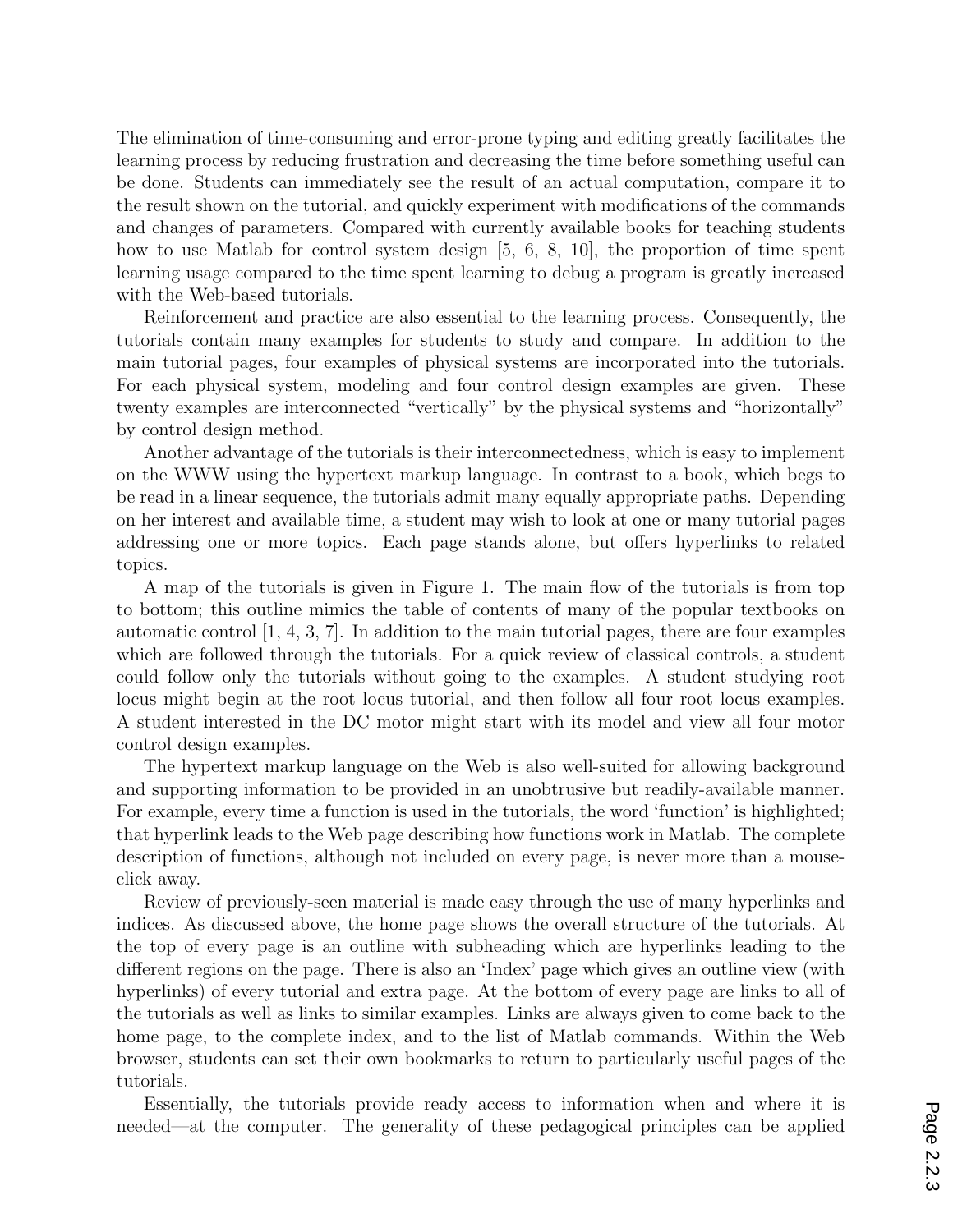

Figure 1: The image map on the home page of the tutorials. A mouse click on the image leads to the corresponding Web page or site. Each tutorial is a represented by a box, and the flow of the tutorials is from top to bottom. There are also four examples which are followed through the tutorials (each example page is a dot). The examples are linked vertically by the physical systems and horizontally by control design method. The headers lead to the home pages for the University of Michigan and Carnegie Mellon University. At the bottom are links to the complete index of the tutorials, the list of Matlab commands, and the National Science Foundation, which provided funding for this project.

to not only to other types of software, but also to the use of laboratory equipment. Some possibilities are discussed in Section 6.

## **3 Structure of the Tutorials**

The tutorials are designed to help students learn how to use Matlab for the analysis and design of automatic control systems. They cover the basics of Matlab, the most common classical control design techniques (PID, root locus, and frequency response), as well as some modern (state-space) control. A "page" here refers to one Web page; each page will typically takes up a few screenfuls on a monitor.

The intention is that students will follow along with the tutorials by running Matlab in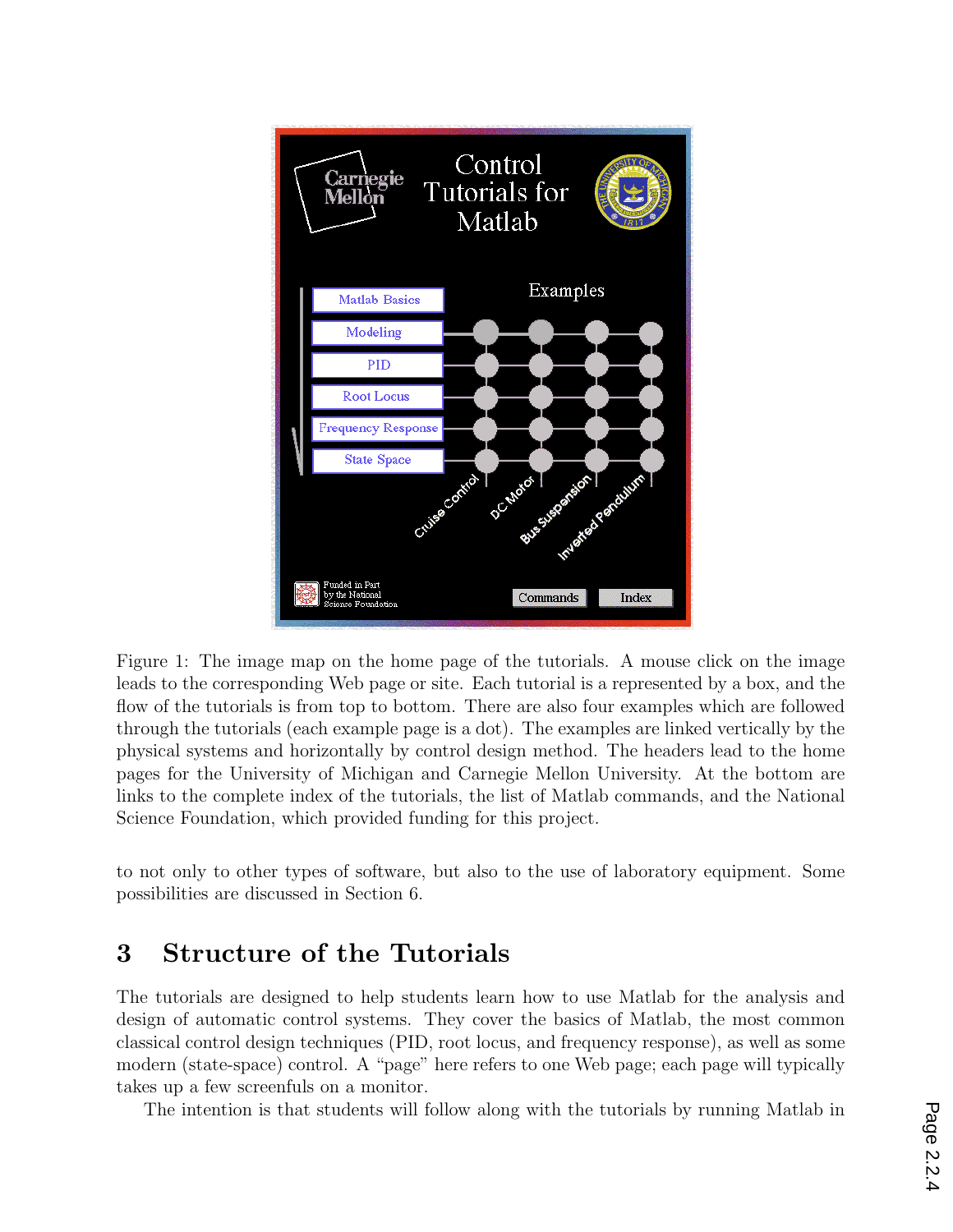one window and the tutorials in another. They should be able to run most of the Matlab programs by copying and pasting between windows. Students in ME461 at the University of Michigan found a prototype set of tutorials helpful as an on-line reference while doing homework assignments using Matlab as well as for reviewing key concepts before exams.

Following is a brief description of the contents of the tutorials.

### **3.1 Tutorial Pages**

The tutorials begin with "Matlab Basics." As the title implies, this page introduces the Matlab format for vectors and matrices, some standard functions, as well as plotting. Since in controls, transfer functions are often represented as rational polynomials, we show how Matlab uses vectors to represent polynomials. Addition, multiplication, and division of polynomials is also covered.

The modeling tutorial is included for completeness. This page briefly discusses the application of Newton's laws to mechanical systems, converting equations into state-space form, entering the state-space equations into Matlab, and converting the state-space equations into transfer function form.

The first control tutorial covers the classic three-term PID controller, and describes how to find the open-loop step response of a system, and what effect the three terms (proportional, integral, derivative) will have on the closed-loop behavior. The tutorial also shows how Matlab can be used to find the closed-loop transfer function for unity feedback systems. Examples show how to tune the gains of the PID to get an acceptable response.

The root locus tutorial begins with the definition of the root locus, and the Matlab command for drawing it. It also describes how to choose the proportional gain to achieve a desired closed-loop response, and how Matlab can be used to find the value of the gain. Further topics, such as how to add a lead compensator to improve the characteristics of the root locus, are covered in the examples.

The frequency response tutorial is broken into two parts, one for the Bode plot and another for the Nyquist plot. The gain and phase margin, as well as closed-loop stability, are discussed in each part. The tutorial shows how Matlab can be used to generate and analyze both types of plots, and the fact that the two plots present the same information (the magnitude and phase of the transfer function) in different ways is emphasized.

The final control tutorial covers state-space (modern) control design techniques. Although this topic has not traditionally been included in many undergraduate-level controls courses, the advent of computer-aided control system design using Matlab has made these techniques more accessible. Pole placement using full-state feedback as well as observer design and the reference input are covered.

### **3.2 Example Pages**

In addition to the five main tutorials, there are four examples which reinforce and extend the concepts and techniques introduced in the tutorials. The examples are ordered in terms of increasing complexity, and are all based on physical system models (not abstract equations or transfer functions). The simplest model considered is a cruise-control for an automobile; a DC motor, a bus suspension system, and an inverted pendulum on a cart are also examined.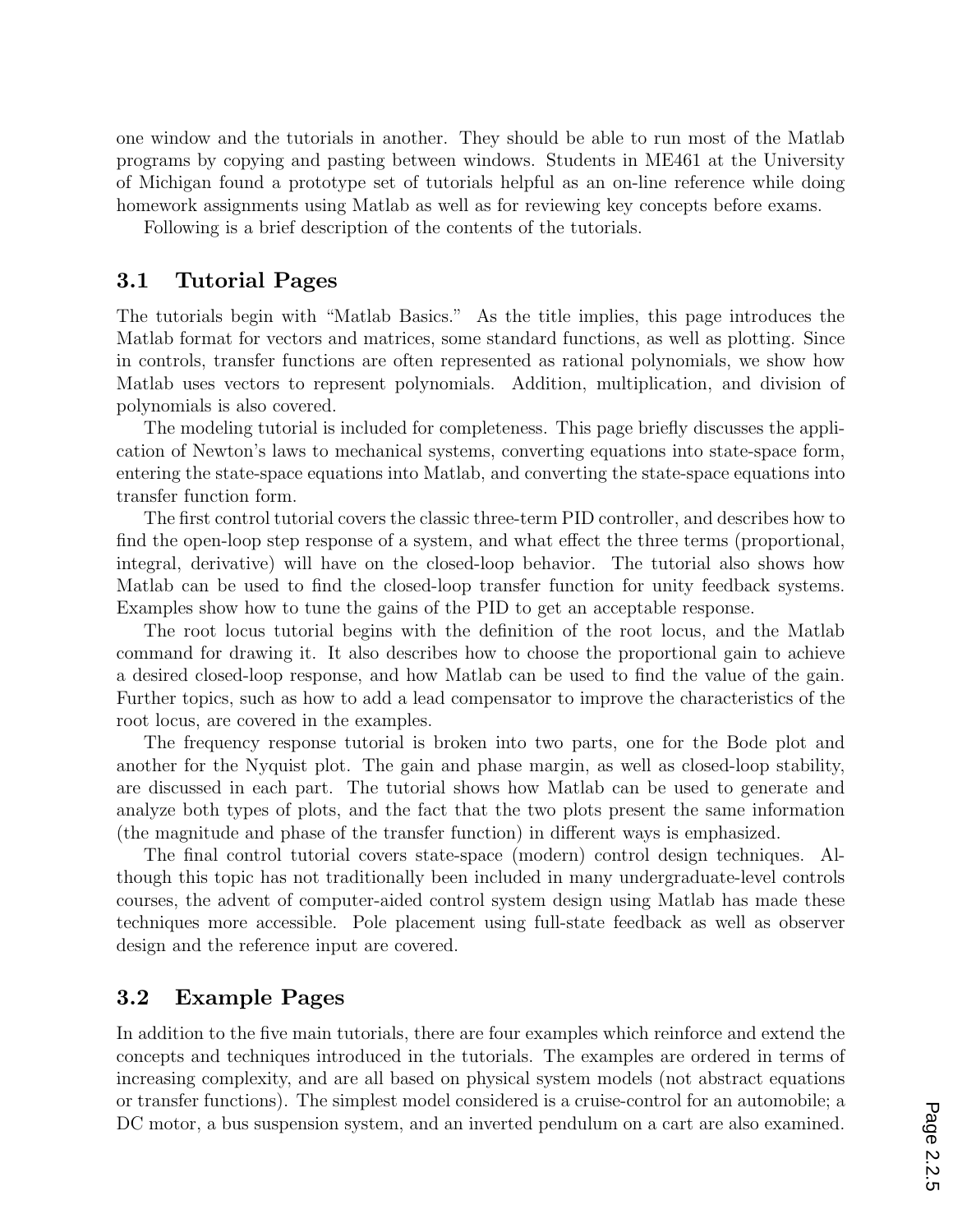Throughout the examples, the emphasis is not only on how to use Matlab, but also the physical interpretation of design parameters such as maximum overshoot and steady-state error in the systems under consideration.

For each of the four physical examples, there are five pages corresponding to the five tutorials: modeling, PID, root locus, frequency response, and state-space. The modeling page introduces the system, finds the equations of motion, represents them in Matlab, and defines the control design goals. The four control pages then show how these design goals can be met using the four design techniques.

### **3.3 "Extra" Pages**

There are many topics that needed to be covered in the tutorials that didn't fit within the framework as defined above. These topics are implemented as "extras;" they are not large enough to deserve their own tutorial, but they are too important to be ignored. Also, many of them relate to more than one of the tutorial topics. The "extra" pages are listed on the main index page, and are linked from the relevant places throughout the tutorials. An attempt is made to take maximum advantage here of the ease of interconnection using the hypertext markup language. For example, there is an extra on lead/lag compensators. Whenever we use a lead or a lag in an example, there is simply a link to the appropriate subheading in the lead/lag extra (i.e. "designing a lag compensator using frequency response"). The steadystate error extra is another popular one; instead of reviewing how to compute the steady-state error in every example, a link is given to this extra. Other extras include plotting, converting between system representations, the step response and simulation, pole/zero cancellation, notch filters, functions, and m-files.

### **3.4 Implementation Details and Unique Features**

Figure 2 shows a small piece of the root locus tutorial. Several things to note are the combinations of explanatory text, Matlab code, hyperlinks, and figures. The convention is to have explanatory prose in a proportional font and Matlab commands in a fixed-width font. The Matlab commands are set off from the text, for ease of copying and pasting into the Matlab window using the mouse. Each tutorial page is divided into several subsections with bold headings; an outline of the subheadings is given at the top of each page and on the index page for easily accessing a certain part of a tutorial.

Graphics are used extensively. Most commonly, graphics are used to show the output of a Matlab command which produces a plot. Students can compare the result that they obtain from running the code with the result shown in the tutorial. If the code is simply copied from the tutorial to the Matlab window without modification, the plots should match. Students can also compare the differences between their results and the tutorial when they change some of the system or control parameters. Graphics are also used to include block diagrams, schematics of physical systems, equations, and other drawings to illustrate concepts, such as the shape of the Nyquist contour in the frequency response tutorial.

Hyperlinks to other pages with more information on the commands show up in the page as underlined and in a different color. The interested student can follow them, but the main body of text is not cluttered with superfluous explanations. At the bottom of every page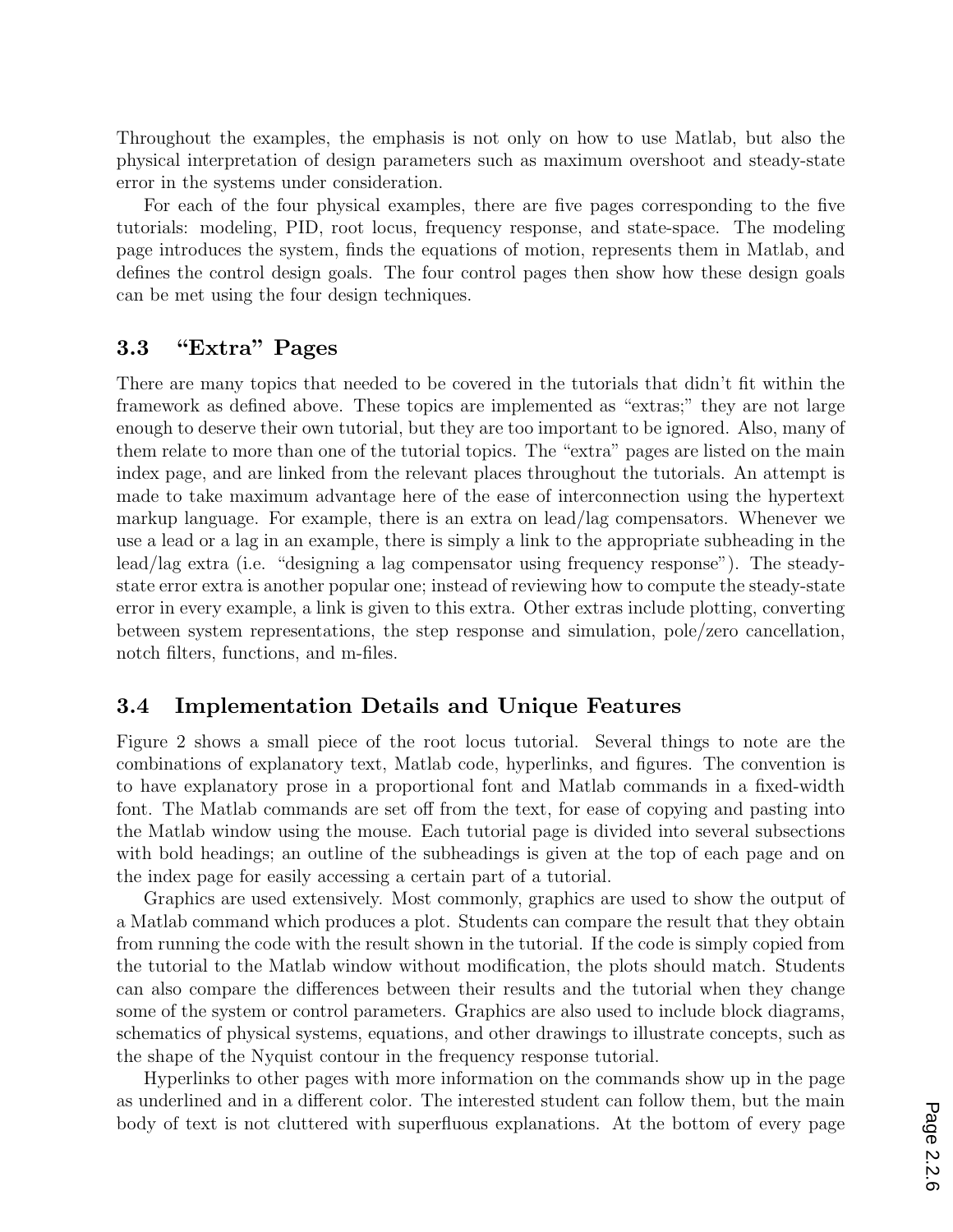

Figure 2: Snapshot from a root locus tutorial. Note the juxtaposition of explanatory text (in proportional font), Matlab code (in fixed font), equations (included as in-line gifs with transparent background), and figures (the figure is in color if viewed on a color monitor). The underlined words (Matlab file, axis) appear on-screen in blue, and are hyperlinks to pages with more information (about m-files and plotting options).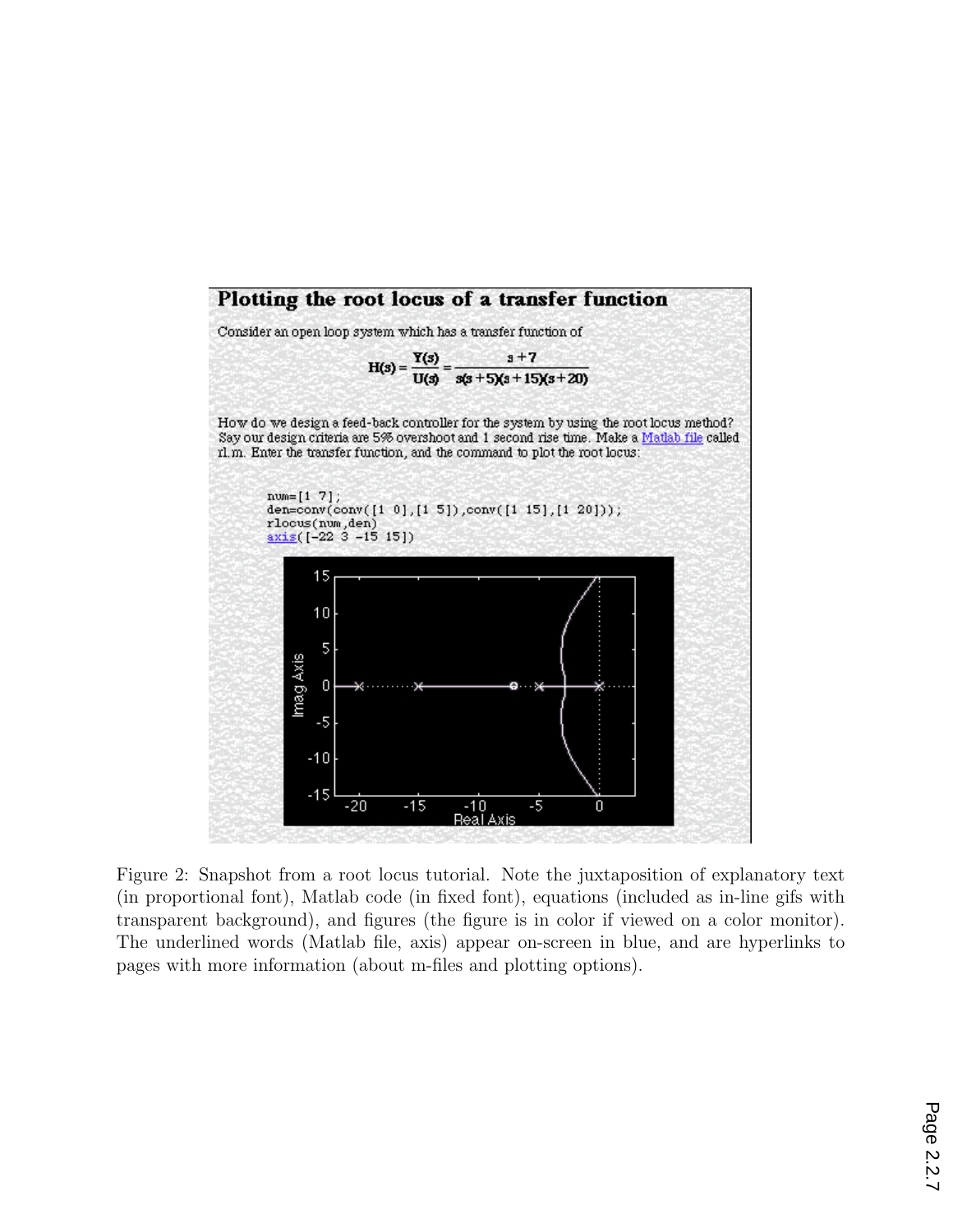are "horizontal" hyperlinks to all the examples using the techniques covered in the tutorial, "vertical" hyperlinks to the other tutorials, and buttons linking the user to the home page, index page, and command page.

One of the great advantages of using computers as an education medium is that motion can be easily depicted. In the current version of the tutorials, movies are included to illustrate aspects of the Nyquist criterion. The first animation shows the relationship between the polar plot of a the frequency response of a transfer function and the gain and phase of the Bode plot. Another shows how encirclements of -1 are counted on a Nyquist plot. Both of these concepts are difficult to explain in a textbook but are easily illustrated using a movie.

We have designed the tutorials to be extremely portable. Local file references for all links are used, and a client-side image map was used on the home page, so the entire package of tutorials can be transported to another site and installed on their Web server with a minimum of effort. In an effort to retain backwards-compatibility and readability by varied Web browsers, many of the latest functions of html (such as frames) were not used. Realizing that many users have small monitors, the images are as small as was determined to be reasonable. The entire set of tutorials was created by four mechanical engineering undergraduate students, working at the University of Michigan and Carnegie Mellon University over one summer, under the direction of Professors Tilbury and Messner.

### **4 Assessment**

The novelty of these education aids made a means for receiving feedback from users desirable. A feedback form is included at the end of each tutorial; each form contains four multiplechoice questions and a section for free-form comments. The form is submitted (anonymously) by electronic mail to the authors for processing and evaluation. An email address where students can send questions is also given; the users are asked to use this email address if they wish to receive a reply.

Two means are available for the assessment of the utility of the tutorials. The first is direct feedback available from the users through a forms interface described above. The email responses were tabulated and the comments summarized. We also have acquired statistics from the University of Michigan's Web server, detailing every 'hit' (request) for a page of the tutorials. This data was processed with Analog to get summary information on the number of pages accessed, which pages were most popular, and what sites the users came from. A perl program was written to extract the number of pages that each user requested, the time that was spent per page, and the total time spent looking through the tutorials.

#### **4.1 User Feedback**

Direct feedback is available from the users through a forms interface at the bottom of every page. During the period Sept. 1996–Jan. 1997, we received 191 email responses; these responses are tabulated in Table 1. Nearly all (181) respondents thought the tutorials were at least somewhat useful. In addition, the overwhelming majority (149) of the respondents felt that the level of the tutorials was "about right." In their feedback to us, the users were also able to include comments. Of the comments, 46 were kudos or thanks, 13 were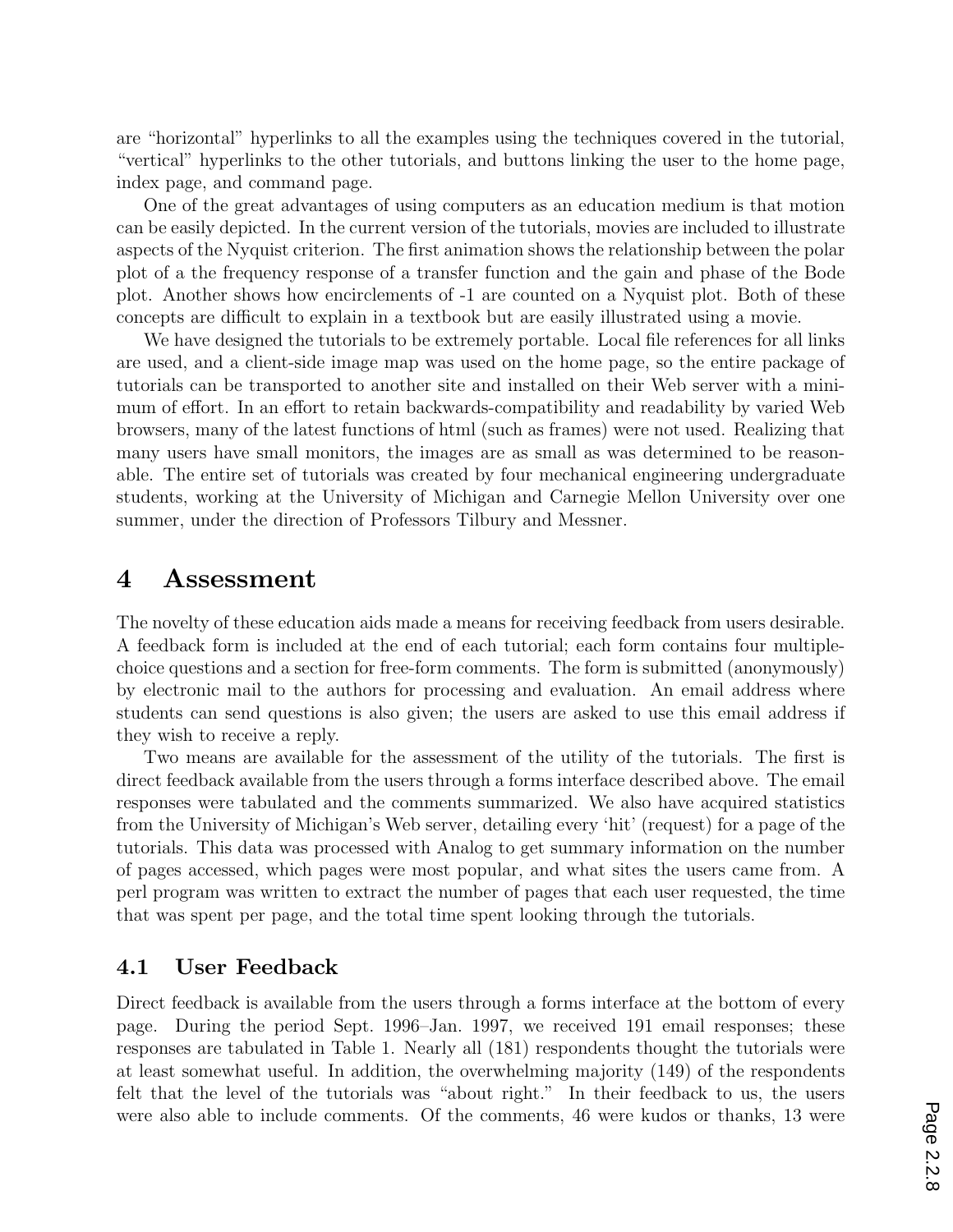questions (such as "what are dc-motors" from Cyprus), 22 were suggestions for improvement (the most common requests were for digital control and reduced-order observers), 8 were problems encountered (such as printing problems), and 4 were other comments, (including some in a foreign language that we couldn't understand).

The respondents were from around the country as well as around the world. Comments received from users include (with their locations, as determined by the WWW server, in parentheses):

- Pretty darn nifty (Duke)
- *•* Great tutorial......!!!!!!!!! —–> THANKS..... (University of Florida)
- I love this page...especially all the very handy  $*$ .m files that you offer. I will certenly visit you very often. (Delft University of Technology)
- Thanks for the tutorial. I needed to learn Matlab basics for a project I was working on and I found the tutorial to be very helpful. I had no Matlab experience so I thought that the tutorial was at the right level. (Lockheed Martin Corporation)
- *•* I am taking a class now on Controls and the examples you provide on this page are as good or better than anything I have found. Also, being able to snap code off the Web page and then run in Matlab is also very useful! (University of Wisconsin-Milwaukee)
- This tutorial was useful in that instead of giving just a random list of commands, it gave stuff to work with which made it more worthwhile. (Carnegie Mellon)
- first of all i would like to take the chance to say how useful and great ur site (matlab tutorials ) and i would like to say that it will be grater if you include a tutorial for a reduced order observer (Kuwait)
- Because I have no manual this pages are really a good help for me to get familiar with Matlab (University of Cape Town, South Africa)
- thanks for the tutorial on Matlab basics. something like this was much more useful to me than having to use Matlab's on-line help reference. (Northwestern)
- I'm currently taking a controls course and I was confused on how the zeros and poles effected the root-locus - your tutorial was very helpful. Thanks... (Virginia Tech)
- This is a very nice initiative and I hope you will be able to expand it. (University of Texas)
- Very good idea to teach using WWW. I hope more people will use your concept. I think the whole course or other courses could be taught in that way. (Quebec)

Industrial representatives to whom we have shown the tutorials have also been very impressed; they see the tutorials as an excellent way to bring their employees up to speed on the latest software tools. For retraining purposes, the Web-based tutorials are much more attractive than books with the equivalent content because they eliminate the need for large amounts of typing.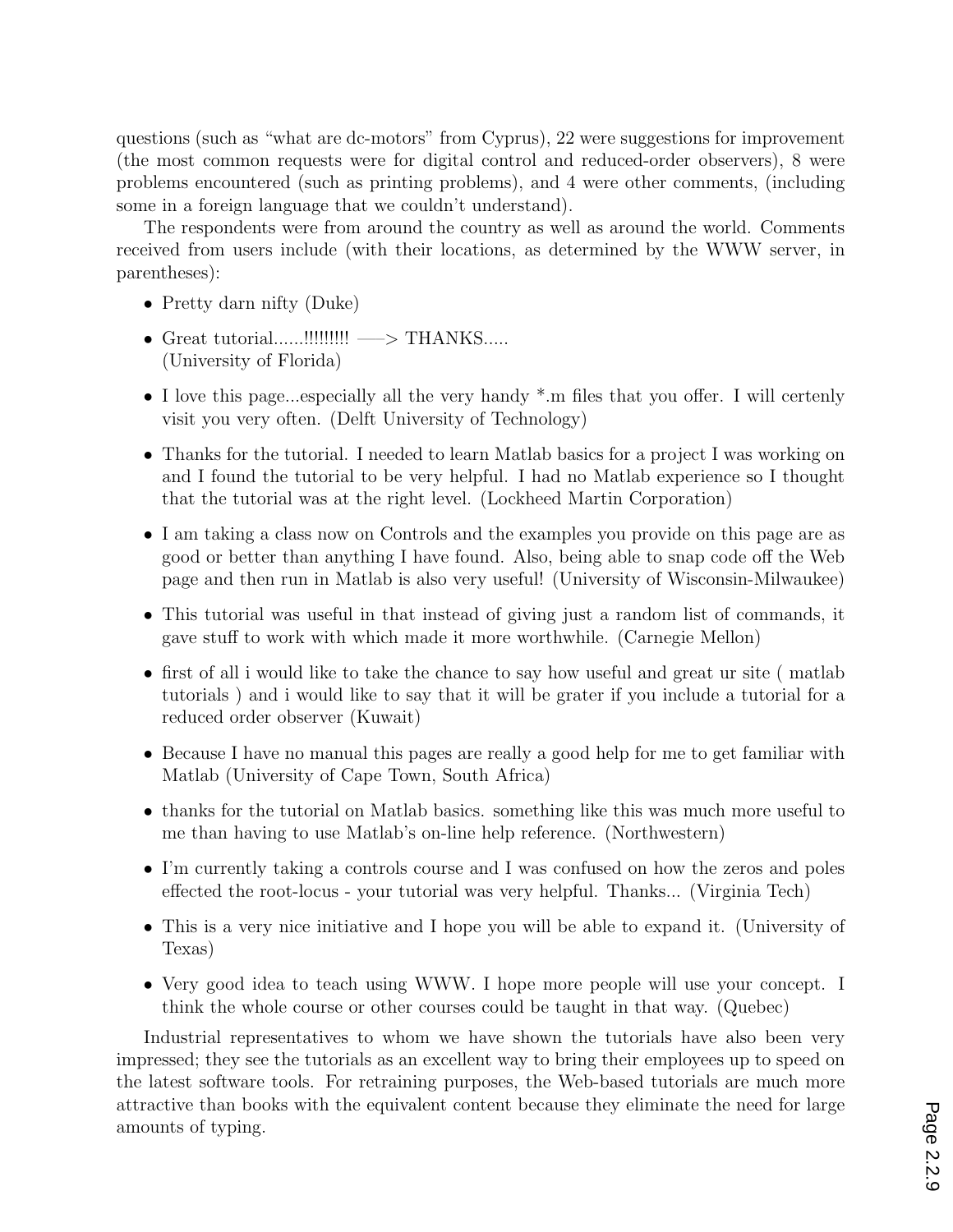| How useful was this tutorial?            |     |
|------------------------------------------|-----|
| Very useful                              | 101 |
| Useful                                   | 60  |
| Somewhat useful                          | 20  |
| Not very useful                          | 6   |
| A waste of time                          | 4   |
| How was the level of the tutorial?       |     |
| Too simple                               | 35  |
| About right                              | 149 |
| Too difficult                            | 7   |
| How much time did you spend on it?       |     |
| Less than 30 mins.                       | 133 |
| $30-60$ mins                             | 44  |
| More than 60 mins.                       | 13  |
| How much of the Matlab code did you run? |     |
| None                                     | 77  |
| Some                                     | 56  |
| Most                                     | 56  |

Table 1: We received 191 anonymous email responses from the tutorials from September 1996 through January 1997. This questions and answers are summarized here.

### **4.2 Usage Statistics**

When the tutorials went on-line in September of 1996, they were simultaneously installed at the University of Michigan, CMU, and Duke. The tutorials were incorporated into the Automatic Controls course taught in the Electrical Engineering Department at Duke during Fall 1996 by Dr. L. Bushnell. We "advertised" the availability of the tutorials by entering the Web address (at UM) into the most popular Web search engines (Altavista, Lycos and Yahoo).

Access statistics are currently available for the University of Michigan's Web server for the period Sept. 1996–Feb. 1997. The Web server tracks each request for a page and the domain name of the computer that made the request. We have processed these statistics both by domain (where the users came from) and by page (which pages they looked at). In the statistics, we have excluded requests from the author's computers at Michigan.

As shown in Figure 3, the traffic continued to grow during the fall semester. Also shown is the breakdown of visitors by their location. As expected, a large portion of the users were from US educational institutions. A surprising number were from foreign countries and US companies. The 'unresolved' users are identified only by their numerical addresses; we did not cross-reference them to their domains.

We are also able to break down the number of requests by page; a summary of the total hits during the period September 1996–January 1997 is given in Figure 4. The basics tutorial is by far the most popular; evidently, many of the visitors are not as interested in controls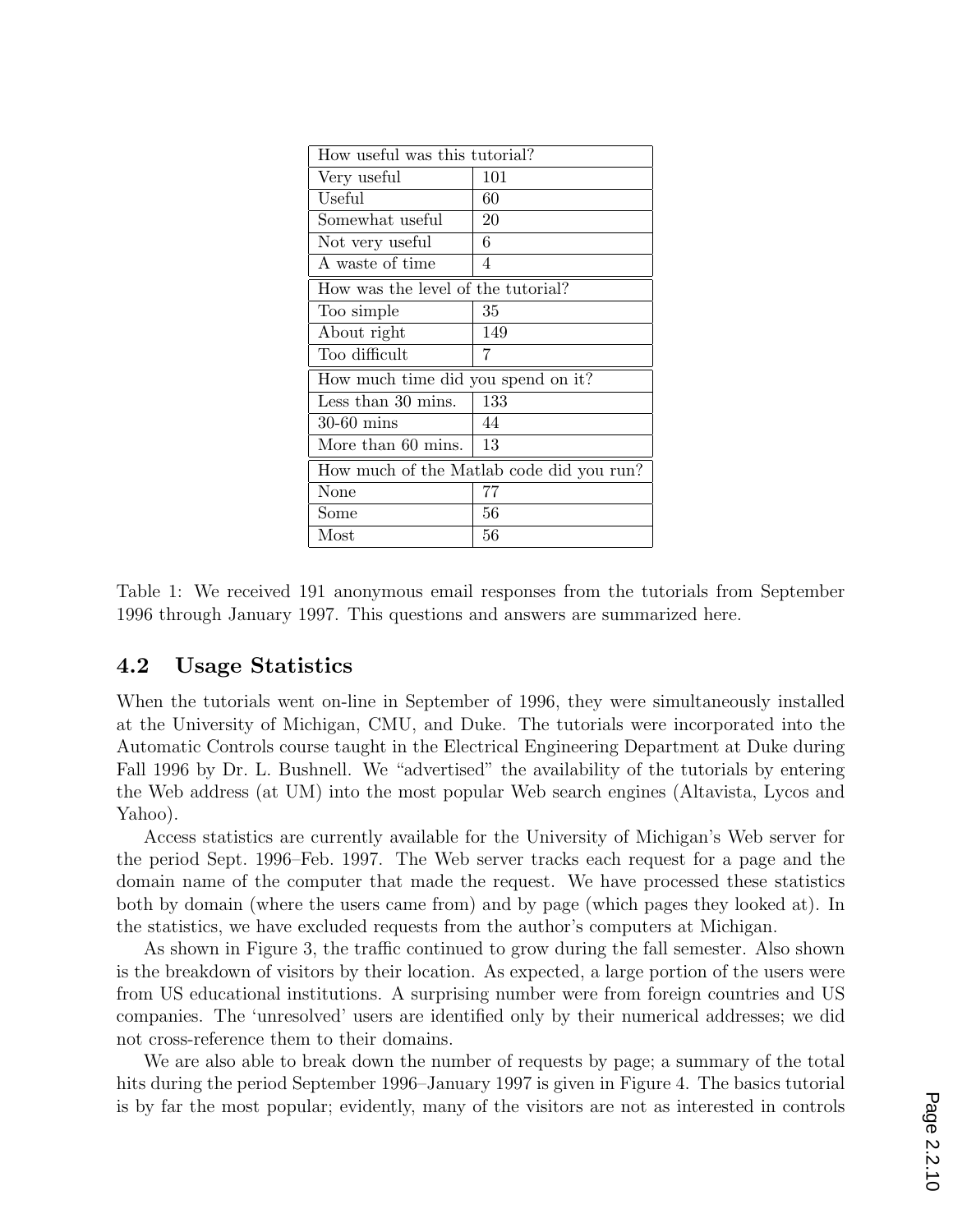

Figure 3: The total number of page requests per month, broken down by domain.

as we are! During this same period of time, the home page was the most popular page, accessed 8358 times, the basics was second-most popular at 3744. Other popular pages not shown in the figure include the list of commands (1196), the complete index (1490), and the 22 "extra" pages (6018 combined)—the most popular extra was the one describing Matlab functions (896).

The Michigan Web server tracks the internet address of the host computer which accesses each page as well as the time of the access. We have used this raw data to estimate the number of users of the tutorials as well as the amount of time that each user spent looking at the tutorials. We assumed that only one user was accessing the tutorials from a particular host at a given time, and that a single user would access a new page at least once every 15 minutes. Using these assumptions, we have summarized the access data in Figures 5–7.

The estimate of the number of users obtained in this fashion is likely to be conservative. If two or more users were working with the tutorials at the same time from the same host, only one user would have been counted. In contrast, the estimates of the time spent per page should be lower than the actual number, since multiple users counted as a single user would be accessing different pages faster than a single user.

Another assumption that we have used in calculating these statistics is that a user was looking at a tutorial page up to the time when he accessed another tutorial page. The Web server can only determine when a user accesses a page; it cannot determine when a user has stopped looking at a page. The time spent on a page was assumed to be equal to the time difference between page accesses. The time spent on the last page accessed by a user could not be determined.

Figure 5 shows the distribution of the total time spent by users on all pages associated with the tutorials including examples and extra pages. The statistics are gleaned from data collected at the University of Michigan server from September 1996 through February 1997. Approximately 13000 distinct users accessed the tutorials during this time. Time statistics could be determined for 8800 of these users. The number of people who spent 1 minute or less on the tutorials seems high, but it is important to remember that this includes many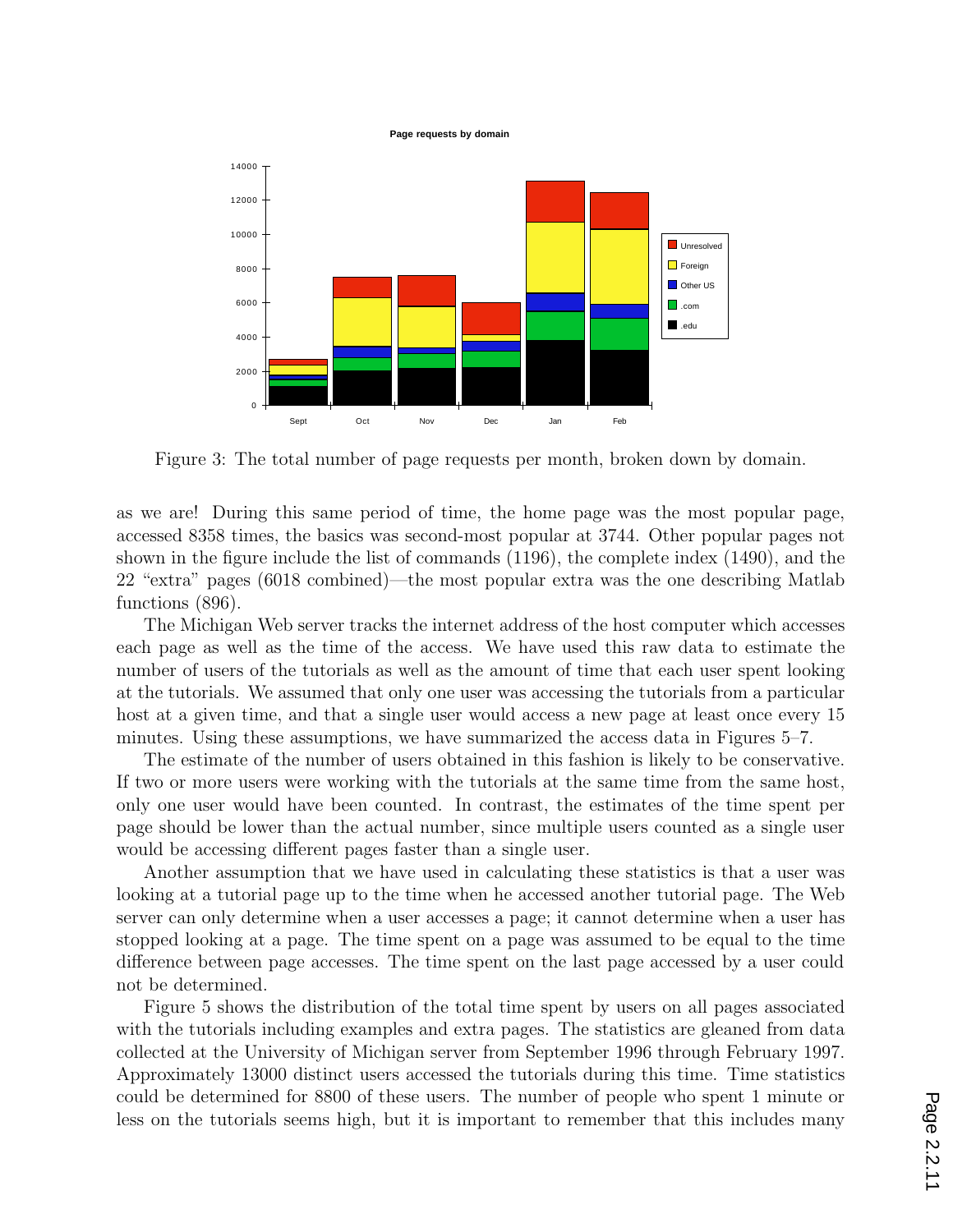

Figure 4: The total number of hits per page over the total period September 1996–January 1997, broken down by page.

Web surfers as well as automatic Web crawlers who just looked at a page or two briefly before moving on. It is encouraging to note that of the 8800 total timed users, about 2000 spent 10 or more minutes examining or using the tutorials. The average total time spent in the tutorials was just over 5 minutes.

Figure 6 shows the average amount of time spent per page for the main tutorial and example pages. The average time per page for all pages was 159 seconds. Figure 7a shows that the basics page was by far the most popular tutorial, followed by modeling, PID, frequency response, root locus, and state space. The mode of all of the distributions was between one and two minutes. One interpretation of the distribution data is that most people used the tutorial just as a quick reference and not as an intensive study guide. Another explanation for the short time duration is that users would leave tutorial pages to examine the examples or extras and would return later. Evidence to support this hypothesis is supplied by the distribution of time spent on the most popular "extra" pages shown in 7b. These pages have similar distributions to the those for the main tutorial pages, yet five of the six most popular extra pages contain only brief explanations of particular Matlab functions. Users would be expected to go in and out of an extra page in a relatively short time—just long enough to get a small amount of reference information.

## **5 Dissemination**

A new education technique or a technology needs to be used by many people to be maximally effective. There are two potential impediments to the use of the Control Tutorials for Matlab. First is the bandwidth of the internet itself. Students will not use a tool if it involves frustrating waits for pages and images to download. To alleviate this bandwidth problem, a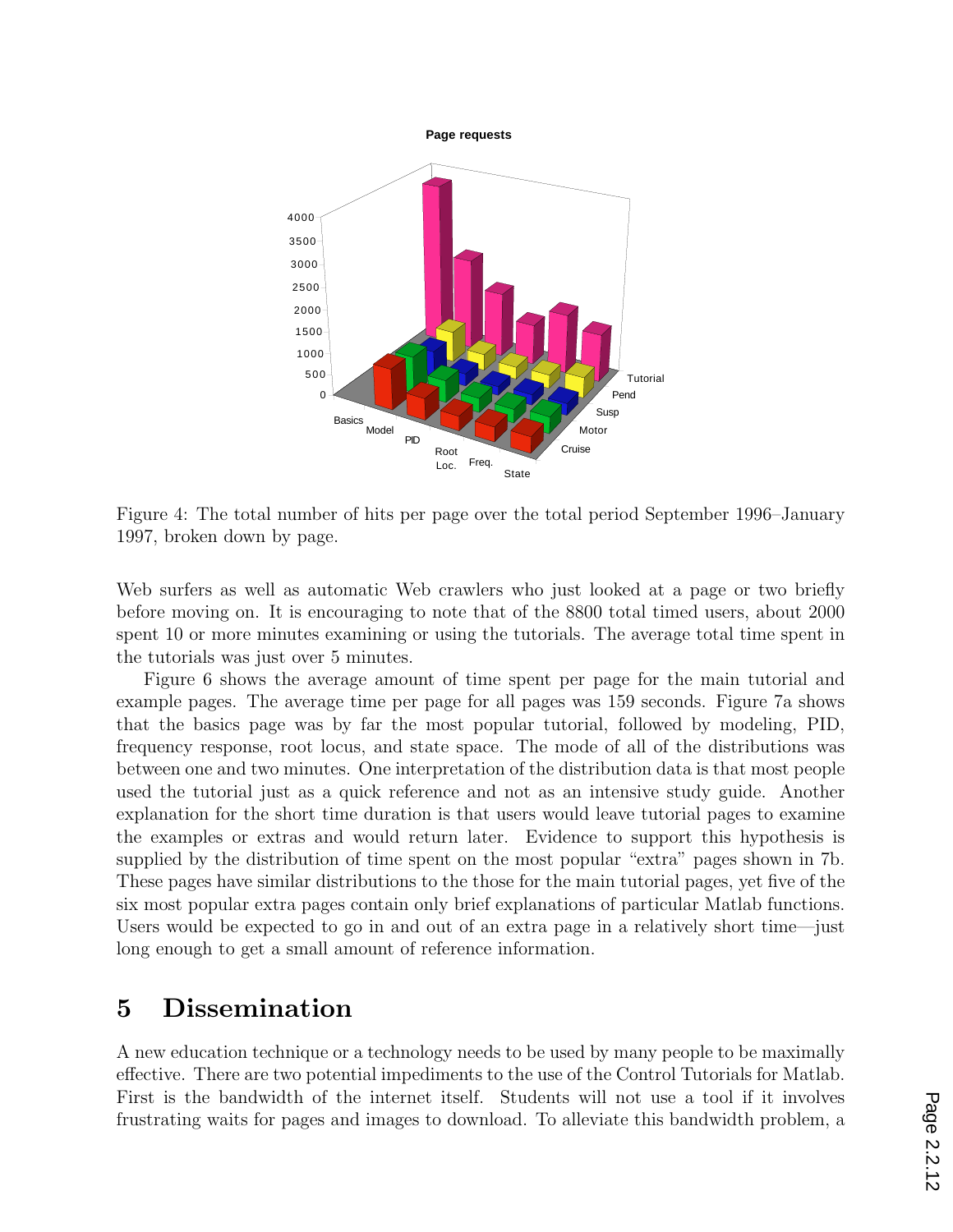

**Total Time Spent on All Tutorials and Examples** 

Figure 5: The distribution of total time spent by users on all pages September 1996–February 1997.



Figure 6: The average amount of time spent per page September 1996–February 1997, broken down by page.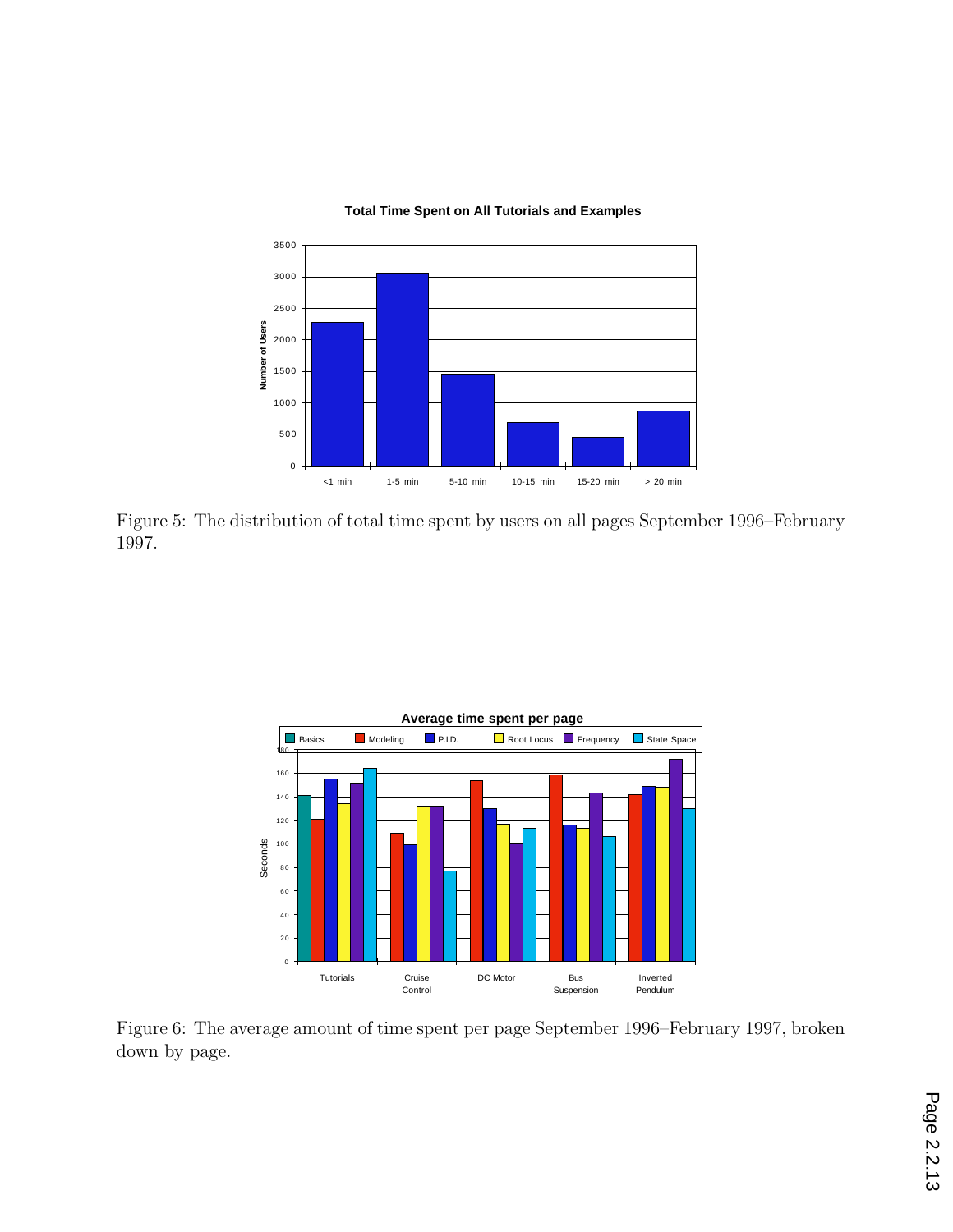

Figure 7: The distribution of amount of time spent per page for tutorial and extra pages. Data taken from September 1996–February 1997.

copy of the tutorials has been made available to interested universities. A compressed tar file (2.4MB) is available for downloading by anonymous ftp; the tutorials can then be installed on any local server (instructions on downloading and installing the tutorials are available by email from the authors). Currently, the tutorials have been installed at 26 sites in the US (e.g. Columbia, University of Illinois, Ohio State, Oregon State) and around the world (e.g. Australia, England, France, Italy, Singapore, Kuwait, South Africa).

The second impediment is simply letting people know of the existence of the tutorials. Savvy students may have discovered the tutorials while surfing the web, but most engineering faculty members don't have time for random exploring. Word of mouth from the authors to colleagues has been the most effective dissemination method so far. We have accomplished this by through face to face meetings and a letter-writing campaign to about 100 of our colleagues. The result was local installations at 12 universities. In December, an announcement describing the tutorials appeared in the "e-letter", an internationally distributed electronic newsletter for people in the systems and controls field, as well as on the Matlab newsgroup (comp.soft-sys.matlab). The number of requests increased dramatically, and another 12 requests to install the tutorials were received. We are currently writing letters and sending brochures to heads of all departments of Mechanical Engineering and Electrical Engineering in the US, and plan to present the tutorial concept this summer not only at ASEE but also at the American Control Conference.

## **6 Future Work**

The success of these tutorials leads to the question "Where do we go from here?" In the short run, improvements to the existing tutorials will be made. Future versions of the tutorials will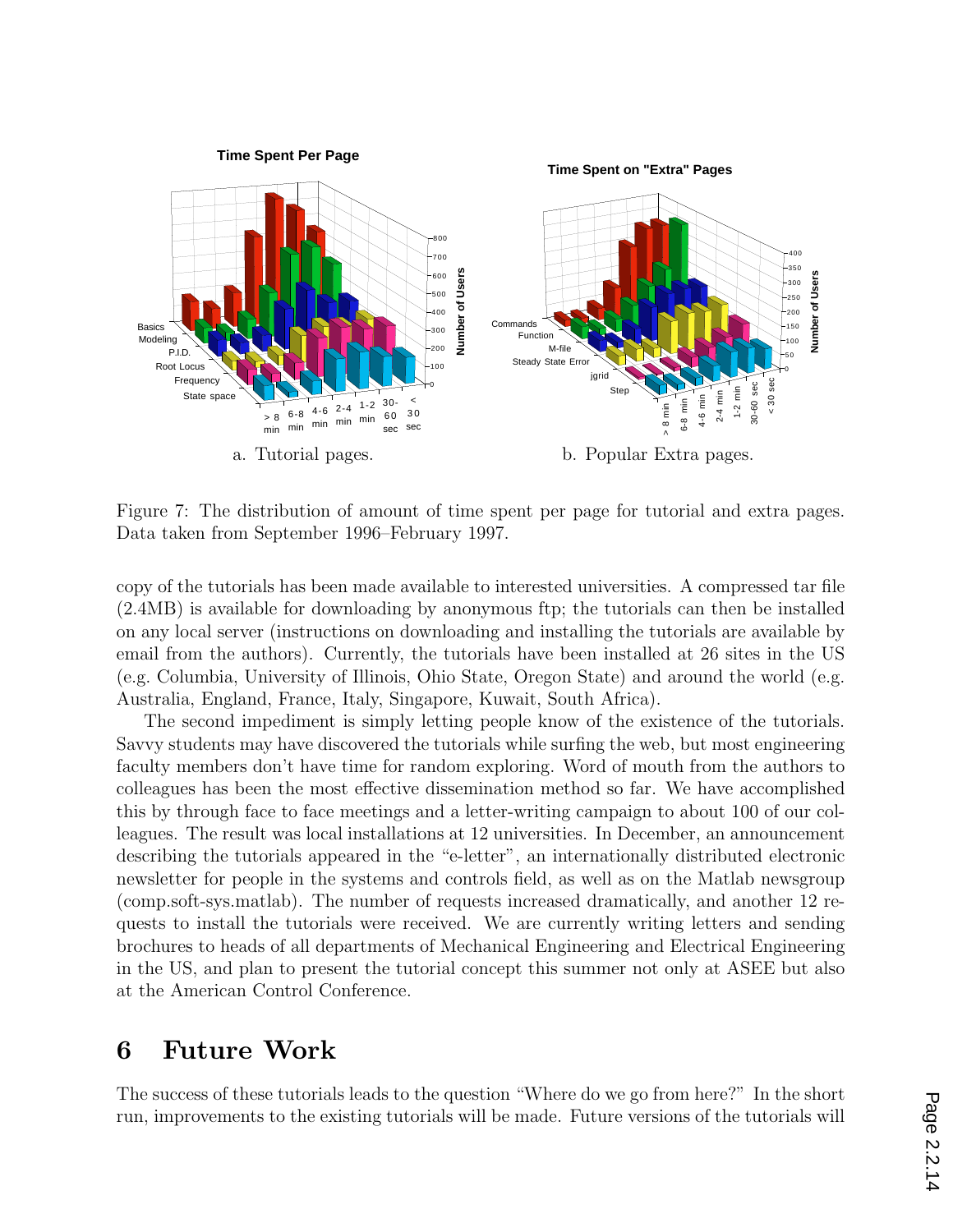incorporate more varied examples, as well as changes to address the feedback received from users of the current version of the tutorial. The authors also plan to extend the tutorials to incorporate digital control system design and Simulink. Java programs will be incorporated into the examples to animate the response of physical systems in the open-loop and with feedback control; the interactive nature of Java will allow the user to change the feedback gains or other control and system parameters.

However, the success of the concept indicates that other applications are possible. A reasonable first step is extending the tutorials for other software packages used for controls, such as Mathematica. However there is no reason to limit the concept to the controls area. We hope to extend the use of the tutorial concept to other useful engineering packages such as ANSYS and ProEngineer.

In addition, we have already begun to apply the tutorial concept for education laboratories. Lab assignments which appear to be similar to traditional laboratory handouts can be seen on the Web at http://www.me.cmu.edu/faculty1/messner/classes/24-246/labs/lab1/. The intent is to provide each laboratory station with a PC with access to Web tutorials, thus giving students information when and where they need it, in this case in the lab. The laboratory instructor can then be less of a technician and more of a coach.

Many of the references to important concepts in the lab assignment, such as step response, frequency response, and modeling, have hyperlinks to the relevant place in the Matlab tutorials. There are many pictures of the experimental set-up in various stages of construction; this allows a student to build the hardware independently of the teaching assistant. Furthermore, some of the pictures themselves are hyperlinks. Clicking on the portion of a photo which shows a piece of equipment brings up a description of that piece and a link to extended documentation. Later on in the assignment, photographs of the expected output of the equipment are shown. These are also live with links to relevant portions of the Matlab tutorials. For example, the picture of the oscilloscope showing the step response of the speed of a DC motor is linked to the DC motor example of the tutorials showing a Matlab simulation of step response. As more labs are developed there will be links to previous labs for review purposes, and perhaps even to those from previous courses.

In the future, we intend to provide data acquisition hardware and software for the PC's and corresponding Web-based instruction. Students will be able to acquire data, analyze it on the PC, and design and construct controllers while in the laboratory. We believe that this idea has applications to continuing education, worker training, and documentation of maintenance and repair procedures in industry.

## **7 Conclusion**

This paper has discussed the design and implementation of tutorials for teaching Matlab for control system design and analysis using the World Wide Web. The primary advantages of these education aids are their wide accessibility and that users are able to learn by seeing and doing. Another advantage is that different sections of the tutorials are highly interconnected using the hypertext markup language. Animation provides a means for illustrating sophisticated concepts which are difficult to explain using textbooks or a blackboard. The tutorials are an example of a new paradigm for teaching the use of software packages over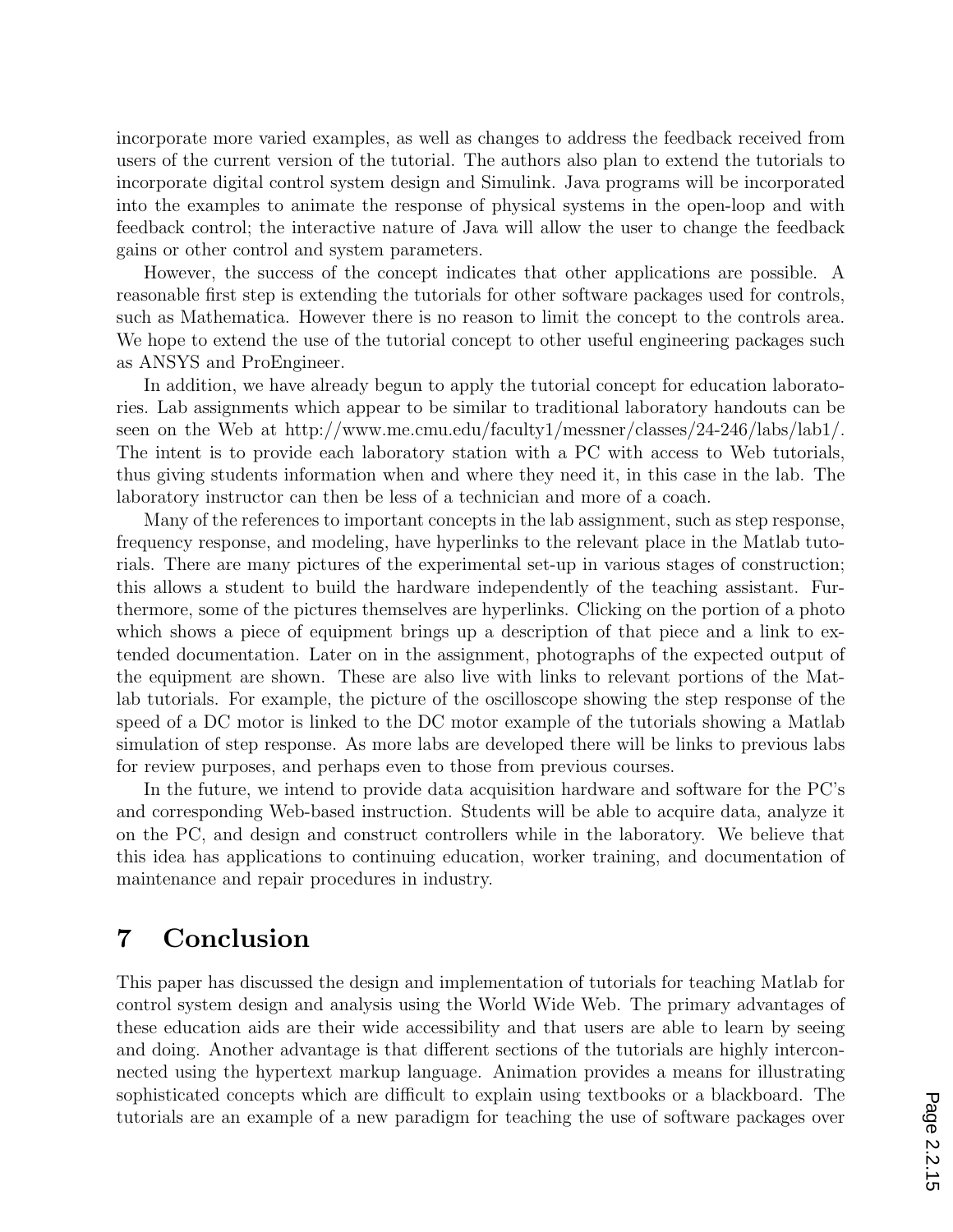the Web.

### **Acknowledgments**

We would like to acknowledge the work of undergraduate students Joshua Pagel and Yanjie Sun from the University of Michigan, and Luis Oms and Munish Suri from Carnegie Mellon, whose hard work produced the tutorials over the summer of 1996. Funding for this project was provided by the National Science Foundation under grant number DUE-9554819.

## **References**

- [1] Richard C. Dorf and Robert M. Bishop. Modern Control Systems. Addison-Wesley, Reading, Massachusetts, seventh edition, 1995.
- [2] Jay Forrester. Road maps: A guide to learning system dynamics, 1996. http://sysdyn.mit.edu/road-maps/home.html.
- [3] Gene F. Franklin, J. David Powell, and Abbas Emani-Naeini. Feedback Control of Dynamic Systems. Addison-Wesley, Reading, Massachusetts, third edition, 1994.
- [4] Benjamin C. Kuo. Automatic Control Systems. Prentice Hall, Englewood Cliffs, New Jersey, seventh edition, 1995.
- [5] Benjamin C. Kuo and Duane C. Hanselman. Matlab Tools for Control System Analysis and Design. Prentice Hall, Englewood Cliffs, New Jersey, 1994.
- [6] Naomi E. Leonard and William S. Levine. Using Matlab to Analyze and Design Control Systems. Benjamin Cummings, Redwood City, Californina, 1995.
- [7] Norman S. Nise. Control Systems Engineering. Benjamin-Cummings, Redwood City, California, second edition, 1995.
- [8] Katsuhiko Ogata. Solving Control Engineering Problems with Matlab. Prentice Hall, Englewood Cliffs, New Jersey, 1994.
- [9] Wilson J. Rugh. Signals and systems demonstrations, 1996. http://www.ece.jhu.edu/class/214/demos/index.html.
- [10] Hadi Saadat. Computational Aids in Control Systems Using Matlab. McGraw-Hill, New York, New York, 1993.

## **Author Biographies**

**Dawn M. Tilbury** received the Ph.D. degree in Electrical Engineering from the University of California, Berkeley, in 1994. She has been an Assistant Professor at the University of Michigan since 1995. During her first semester teaching at Michigan, she developed a